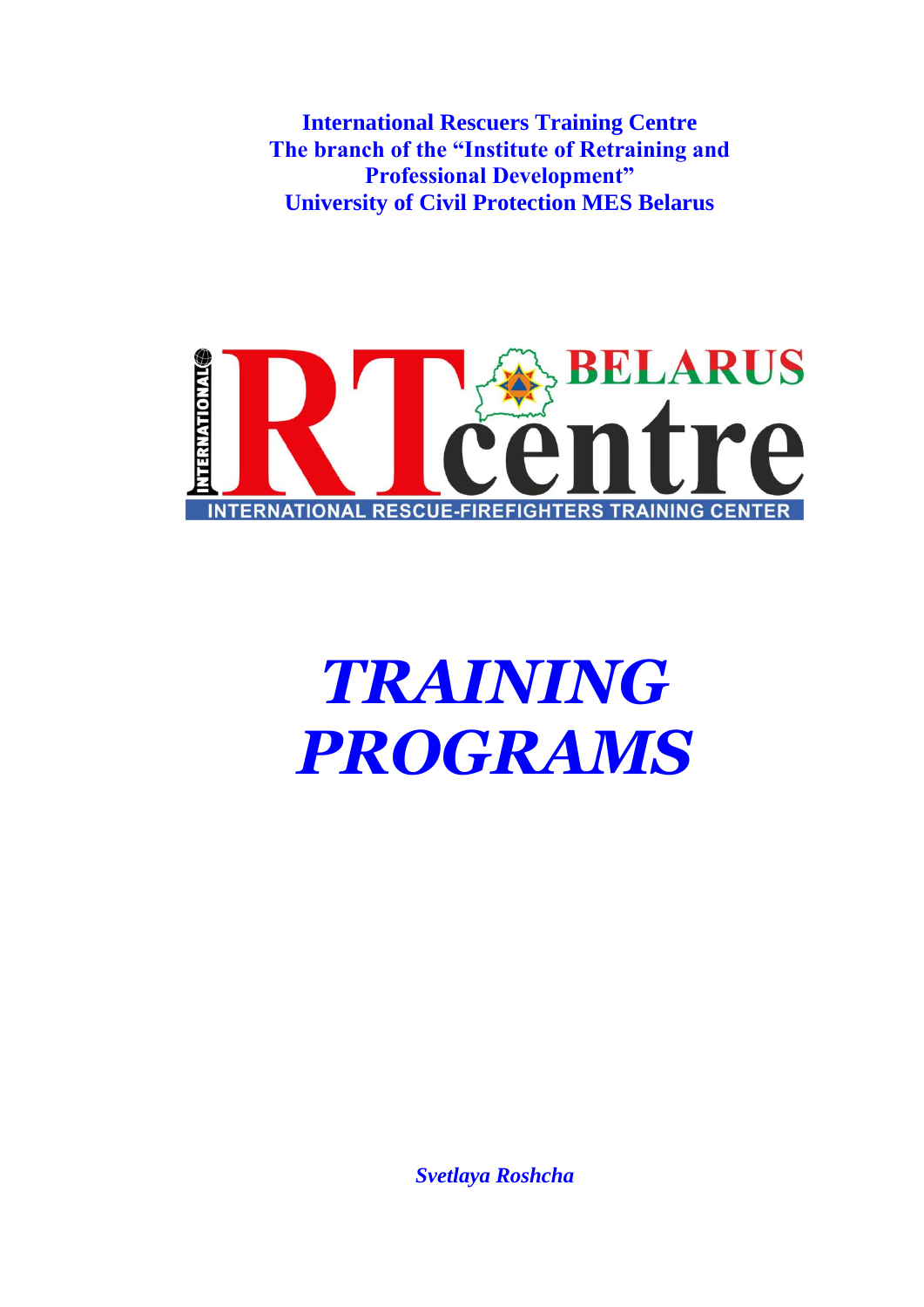# **TRAINING COURSES**

| I. OIL, GAS, LPG |                                                                                                                                                                                                                         |                    |                   |  |  |  |
|------------------|-------------------------------------------------------------------------------------------------------------------------------------------------------------------------------------------------------------------------|--------------------|-------------------|--|--|--|
| $N_2$            | <b>Course title</b>                                                                                                                                                                                                     | Duration,<br>hours | Duration,<br>days |  |  |  |
| 1.               | Prevention of occurrence and elimination of open gas and oil gushers                                                                                                                                                    | 36                 | 5                 |  |  |  |
| 2.               | Rescue activities at oil and gas refining, exploitation of oil and gas<br>fields                                                                                                                                        | 36                 | 5                 |  |  |  |
| 3.               | Fire-extinguishing on the objects of storage, transportation and<br>refining of oil products and LPG                                                                                                                    | 36                 | 5                 |  |  |  |
| 4.               | Fire-extinguishing of oil, oil products and gas at the storage facilities                                                                                                                                               | 36                 | 5                 |  |  |  |
| 5.               | Prevention actions and elimination of emergencies at main oil and<br>gas pipe lines                                                                                                                                     | 36                 | 5                 |  |  |  |
| 6.               | Management of forces and means at emergencies of main gas pipe<br>lines                                                                                                                                                 | 36                 | 5                 |  |  |  |
| 7.               | Management of forces and means in the elimination of emergency<br>situations on the main and distribution pipelines                                                                                                     | 36                 | 5                 |  |  |  |
| 8.               | Tactics of extinguishing by sublevel way of oil and petroleum<br>products in tanks not equipped with fire-extinguishing system                                                                                          | 36                 | 5                 |  |  |  |
| 9.               | Elimination of oil spills on water surface                                                                                                                                                                              | 36                 | 5                 |  |  |  |
| 10.              | Management of the gas rescue formation                                                                                                                                                                                  | 40                 | 5                 |  |  |  |
|                  | <b>II. CBRN, HAZMAT</b>                                                                                                                                                                                                 |                    |                   |  |  |  |
| 11.              | Chemical weapons protection (joint basic and advanced course on<br>assistance and protection) (according the OPCW recommendations)                                                                                      | 58                 | 10                |  |  |  |
| 12.              | Chemical weapons protection (basic course on assistance and<br>protection according to the recommendations OPCW) (distance<br>training course)                                                                          | 20                 | 5                 |  |  |  |
| 13.              | Emergency medical assistance for the victims of chemical incidents<br>(according to OPCW recommendations)                                                                                                               | 26                 | $\overline{4}$    |  |  |  |
| 14.              | First responders at the event of a chemical emergency (joint basic<br>and advanced course according to OPCW recommendations)                                                                                            | 60                 | 12                |  |  |  |
| 15.              | First aid in radiation and chemical emergencies                                                                                                                                                                         | 62                 | 10                |  |  |  |
| 16.              | Rescue operations in areas of chemical contamination                                                                                                                                                                    | 36                 | 5                 |  |  |  |
| 17.              | First responders at the event of radiological emergencies (based on<br>the IAEA-guidelines for first responders at the event of radiological<br>emergencies)                                                            | 60                 | 12                |  |  |  |
| 18.              | Elimination of emergencies involving hazardous chemicals and<br>radioactive substances                                                                                                                                  | 60                 | 12                |  |  |  |
| 19.              | Organization of radiation and chemical safety                                                                                                                                                                           | 36                 | $5\overline{)}$   |  |  |  |
| 20.              | Radiological accidents & incidents response                                                                                                                                                                             | 64                 | 12                |  |  |  |
| 21.              | Responding to incidents involving chemical, radioactive and nuclear<br>substances (in accordance with recommendations of NATO Civil<br><b>Emergency Planning and Civil Protection Committee)</b>                        | 68                 | 12                |  |  |  |
| 22.              | Responding to incidents involving chemical, radioactive and nuclear<br>substances (in accordance with recommendations of NATO Civil<br>Emergency Planning and Civil Protection Committee) (distance<br>training course) | 36                 | 5                 |  |  |  |
| 23.              | Specialists, responsible for radiation safety and control                                                                                                                                                               | 64                 | 12                |  |  |  |
| 24.              | Workers of chemical and radiation protection services                                                                                                                                                                   | 36                 | 5                 |  |  |  |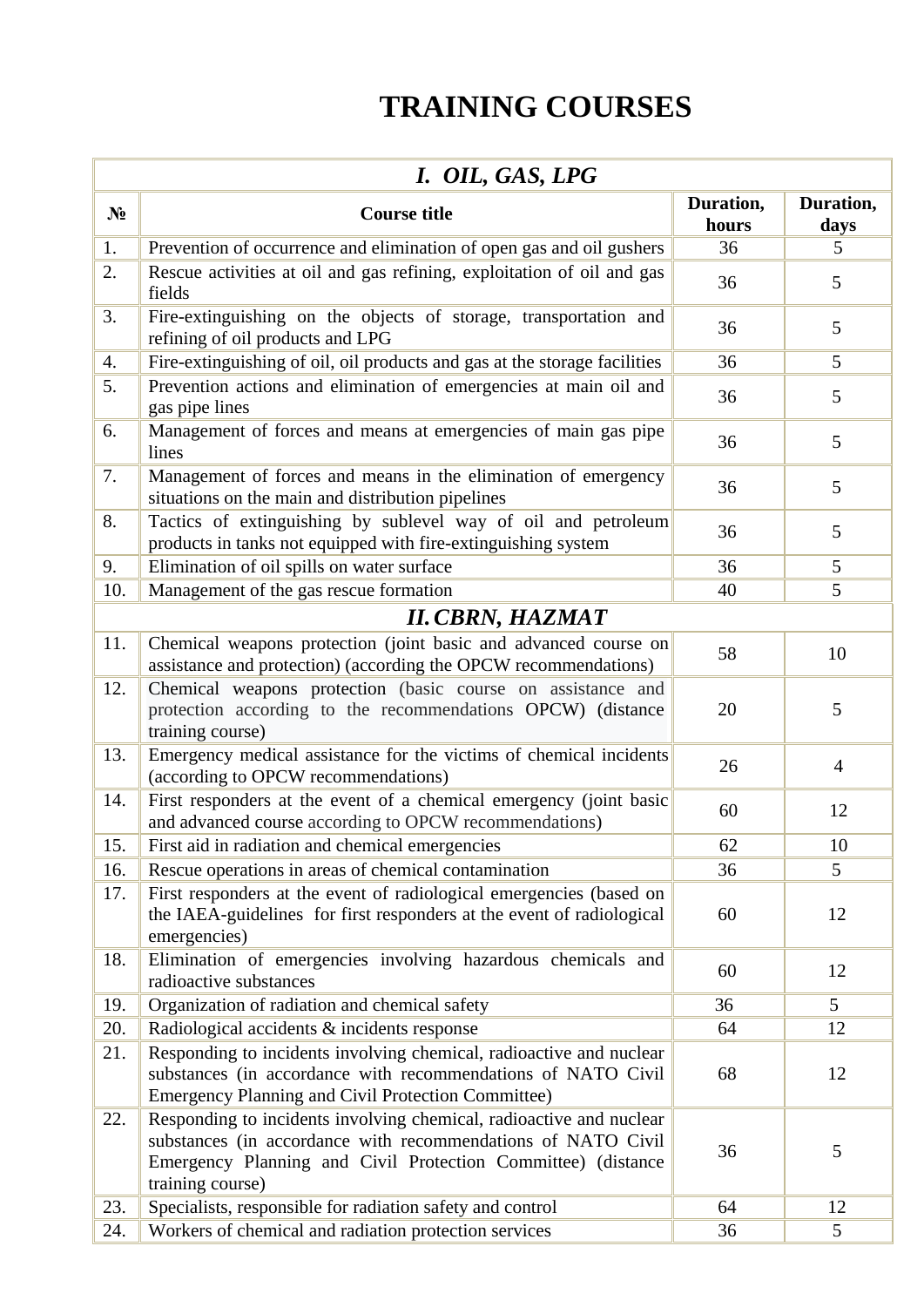| 25.                                | Radiation supervisor-chemist                                                                                                                         | 60  | 12              |  |  |
|------------------------------------|------------------------------------------------------------------------------------------------------------------------------------------------------|-----|-----------------|--|--|
| 26.                                | Radiation supervisor                                                                                                                                 | 36  | 5               |  |  |
| <b>TRANSPORT EMERGENCIES</b><br>Ш. |                                                                                                                                                      |     |                 |  |  |
| 27.                                | Rescue and firefighting operations on aircrafts and civil aviation                                                                                   |     |                 |  |  |
|                                    | facilities (in accordance with standards and recommendations of                                                                                      | 62  | 12              |  |  |
|                                    | <b>International Civil Aviation Organization</b> )                                                                                                   |     |                 |  |  |
| 28.                                | Fire-fighting workers on civil aviation facilities                                                                                                   | 36  | $5\overline{)}$ |  |  |
| 29.                                | Organization of search and rescue operations in<br>aviation<br>emergencies)                                                                          | 62  | 12              |  |  |
| 30.                                | Emergency rescue training of flight and cabin crew members on<br>emergency procedures and the use of emergency equipment on land<br>and water        | 24  | 3               |  |  |
| 31.                                | Rescue training and aid rendering for passengers of the aircraft in<br>case of an aviation event                                                     | 12  | $\overline{2}$  |  |  |
| 32.                                | The tactics of extinguishing and conducting urgent rescue operations<br>at railway transport                                                         | 38  | 5               |  |  |
| 33.                                | Conducting rescue operations at railway transport                                                                                                    | 62  | 10              |  |  |
| 34.                                | Conducting rescue operations at transport                                                                                                            | 70  | 12              |  |  |
| 35.                                | Fire extinguishing the propulsion systems of the aircraft with the fuel<br>expiring under pressure. The human factor, including team<br>coordination | 60  | 12              |  |  |
|                                    | <b>INDUSTRIAL EMERGENCIES</b><br>IV.                                                                                                                 |     |                 |  |  |
| 36.                                | Rescue actions in the areas of collapsed building items                                                                                              | 36  | 5               |  |  |
| 37.                                | Emergency and rescue work on unblocking and extraction of victims                                                                                    | 36  | 5               |  |  |
| 38.                                | Rescue actions in multistoried buildings (basic)                                                                                                     | 36  | $\overline{5}$  |  |  |
| 39.                                | Rescue actions in the zone of buildings collapse at transport and on<br>multistoried buildings                                                       | 60  | 12              |  |  |
| 40.                                | Rescue actions in the environment unsuitable for breathing                                                                                           | 36  | 5               |  |  |
| 41.                                | Industrial safety                                                                                                                                    | 40  | 5               |  |  |
| 42.                                | Operations of emergency rescue tools and equipment                                                                                                   | 36  | 5               |  |  |
| 43.                                | Safe fire extinguishing at electrical installations under voltage from<br>0.22 kv to 110 kv inclusive                                                | 36  | 5               |  |  |
|                                    | V. INCIDENT & SERVICE MANAGEMENT                                                                                                                     |     |                 |  |  |
| 44.                                | Emergency response management                                                                                                                        | 62  | 12              |  |  |
| 45.                                | Emergency rescue and fire management                                                                                                                 | 36  | 5               |  |  |
| 46.                                | Monitoring and forecasting of emergency situations                                                                                                   | 36  | 5               |  |  |
| 47.                                | Operative and tactical activity management                                                                                                           | 64  | 12              |  |  |
| 48.                                | Ecological emergency response                                                                                                                        | 38  | 5               |  |  |
| 49.                                | Theoretic and psychological basis of management                                                                                                      | 36  | 5               |  |  |
| 50.                                | Provision of safe evacuation of people                                                                                                               | 36  | 5               |  |  |
| 51.                                | Training of specialists in regional emergency management                                                                                             | 68  | 12              |  |  |
| 52.                                | Belarusian experience in the field of emergency and crisis<br>management                                                                             | 13  | 2               |  |  |
| 53.                                | Chief (deputy chiefs) of fire and rescue unit                                                                                                        | 76  | 12              |  |  |
| 54.                                | Head of the guard (duty shift) of the fire rescue unit                                                                                               | 74  | 12              |  |  |
| 55.                                | Training of specialists in regional emergency management                                                                                             | 68  | 12              |  |  |
| <b>SPECIALIZED COURSES</b><br>VI.  |                                                                                                                                                      |     |                 |  |  |
| 56.                                | <b>Rescuer-firefighter Category 7</b>                                                                                                                | 530 | 90              |  |  |
| 57.                                | Technical rope access (5th category specialist)                                                                                                      | 96  | 12              |  |  |